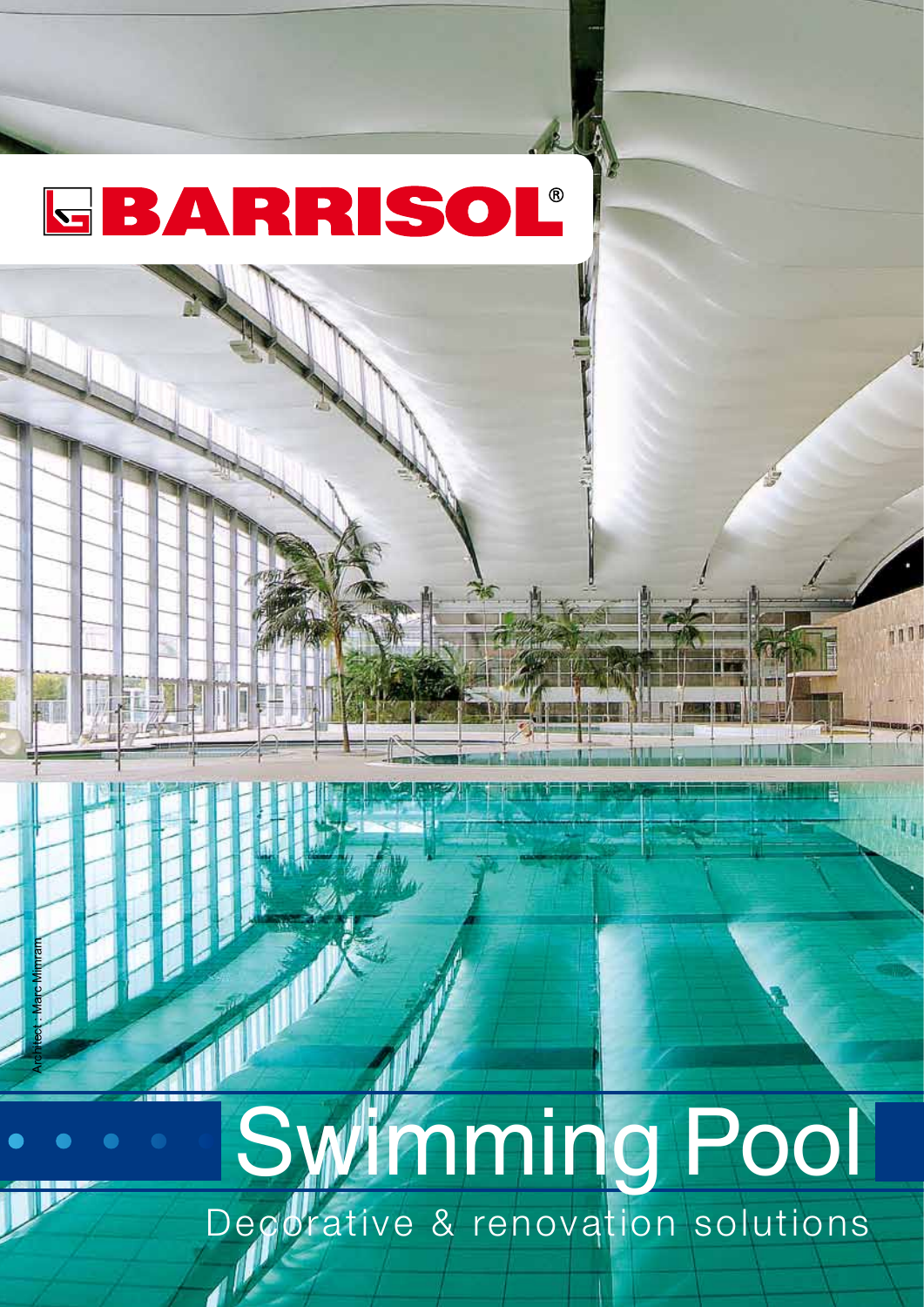### Swimming Pool



#### **For more than 40 years, Barrisol® Normalu® continually provides innovation and develops new solutions for interior decoration.**

With a palette of more than 230 colors and 15 finishes, Barrisol® is the solution for all technical requirements and offers unlimited possibilities of design.

Due to it's unique composition, the Barrisol® sheet can be used in humid spaces. Barrisol® solutions are ideal to decorate and renovate public or private spaces.



#### **All of the Barrisol® systems guarantee maximum safety.**

Barrisol® sheets meets all of the requirements of permeability and steam tests. Therefore, they can be installed in all types of humid spaces (swimming pools, spas, etc.).

For your security, Barrisol® meets or exceeds the fire classification M1 (bs2d0 in europe), the Euroclasses, the CE marking "Conformité Européenne", Class A ,etc. and is UL Classified.





## Comfort and safety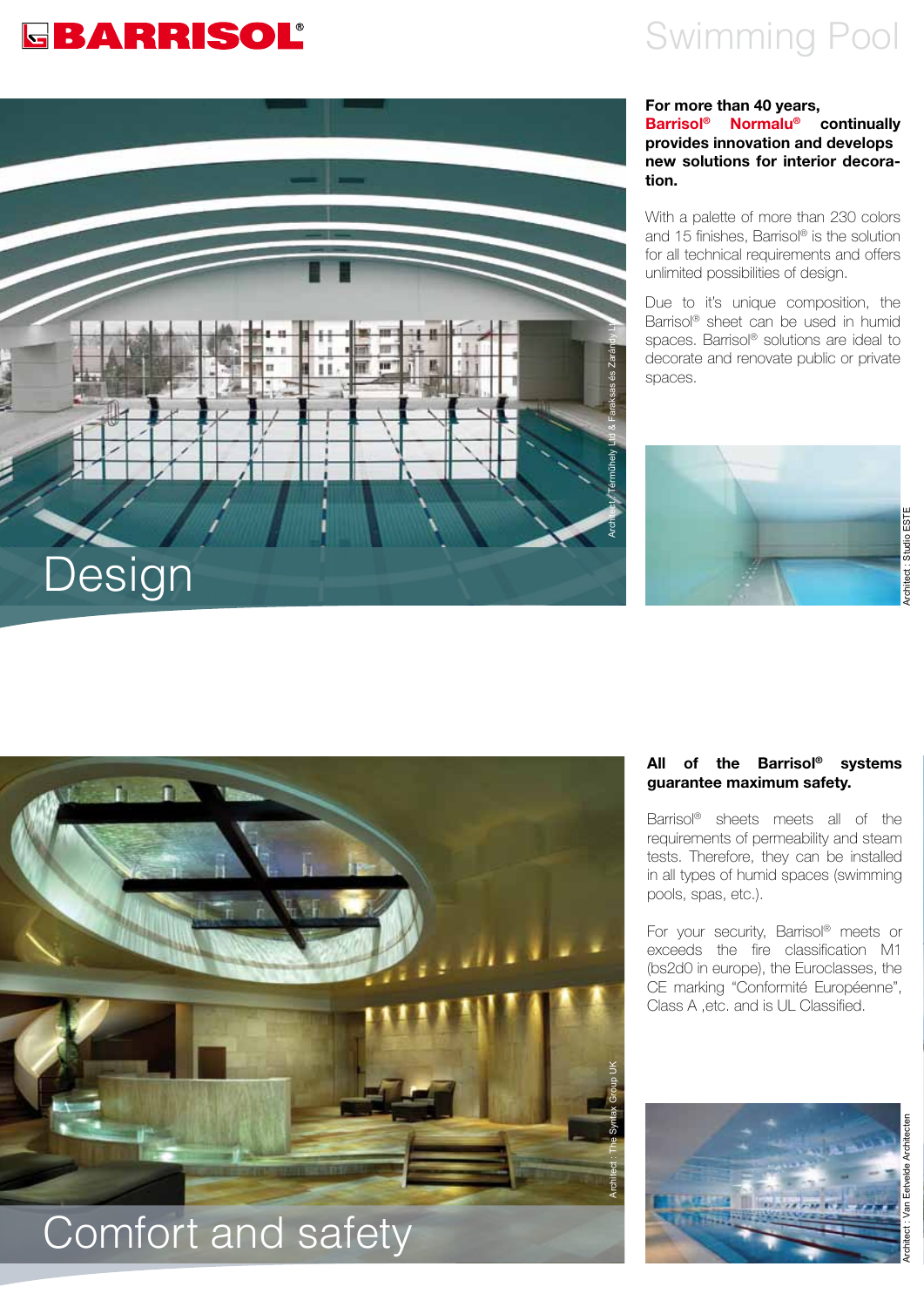**Crys** 

## Swimming Pool

Due to the flexibility of the Barrisol® sheet, the Barrisol® Star® profiles and rails, the creation of forms and 3D shapes is totally possible.

All architectural forms can be created.

Dare to create a 3D ceiling to enhance the design of your swimming pool and admire an original, surprising and unique design.



Architect : Basar Bahadir

d.

## Shapes and volumes



**Barrisol® Lighting** solutions are ideal to create any types of luminous atmospheres.

Embeded spotlights, optic fibers, luminous ceilings with dimmable and changing colors, choose your lighting solution to create your own space of well-being and relaxation.

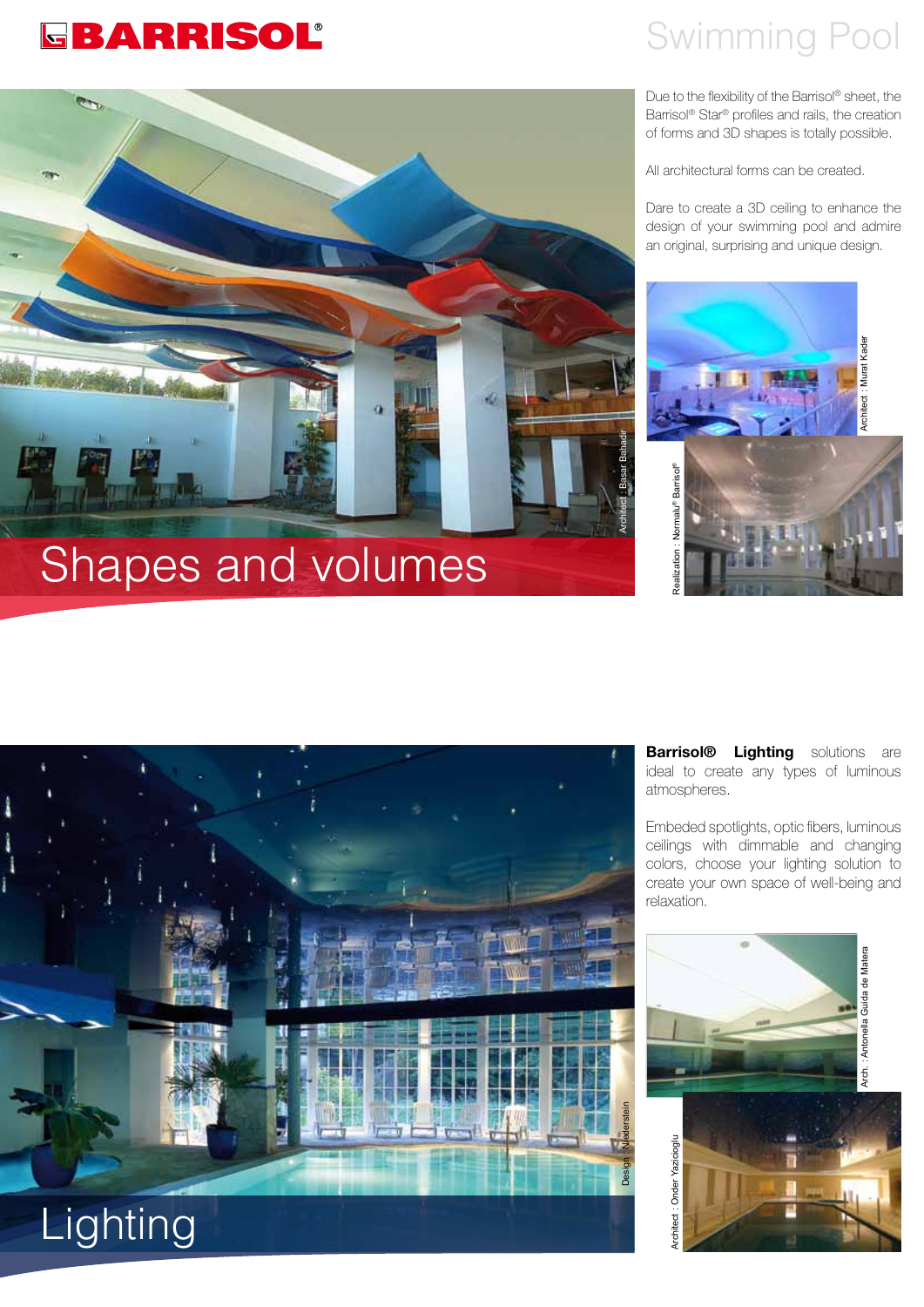## Swimming Pool



Swimming pools are often noisy places. The large volumes create reverberation and create a noisy space with poor acoustics.

**With the Acoustics<sup>®</sup> line, Barrisol<sup>®</sup>** provides solutions to efficiently resolve acoustic problems in public and private swimming pools.



Architect : The Syntax Group UK

Architect:

The Syntax Group UK

With **Printed Barrisol®**, plunge into another universe!

Create your own decoration thanks to digital printing on Barrisol® sheets.

It is possible to reproduce all photos, patterns or decors of your choice for a totally personalized atmosphere. Your printed ceiling can be combined with Barrisol® Lighting solutions to create an unique backlit atmosphere.

With Printed Barrisol®, the only limit is your imagination!



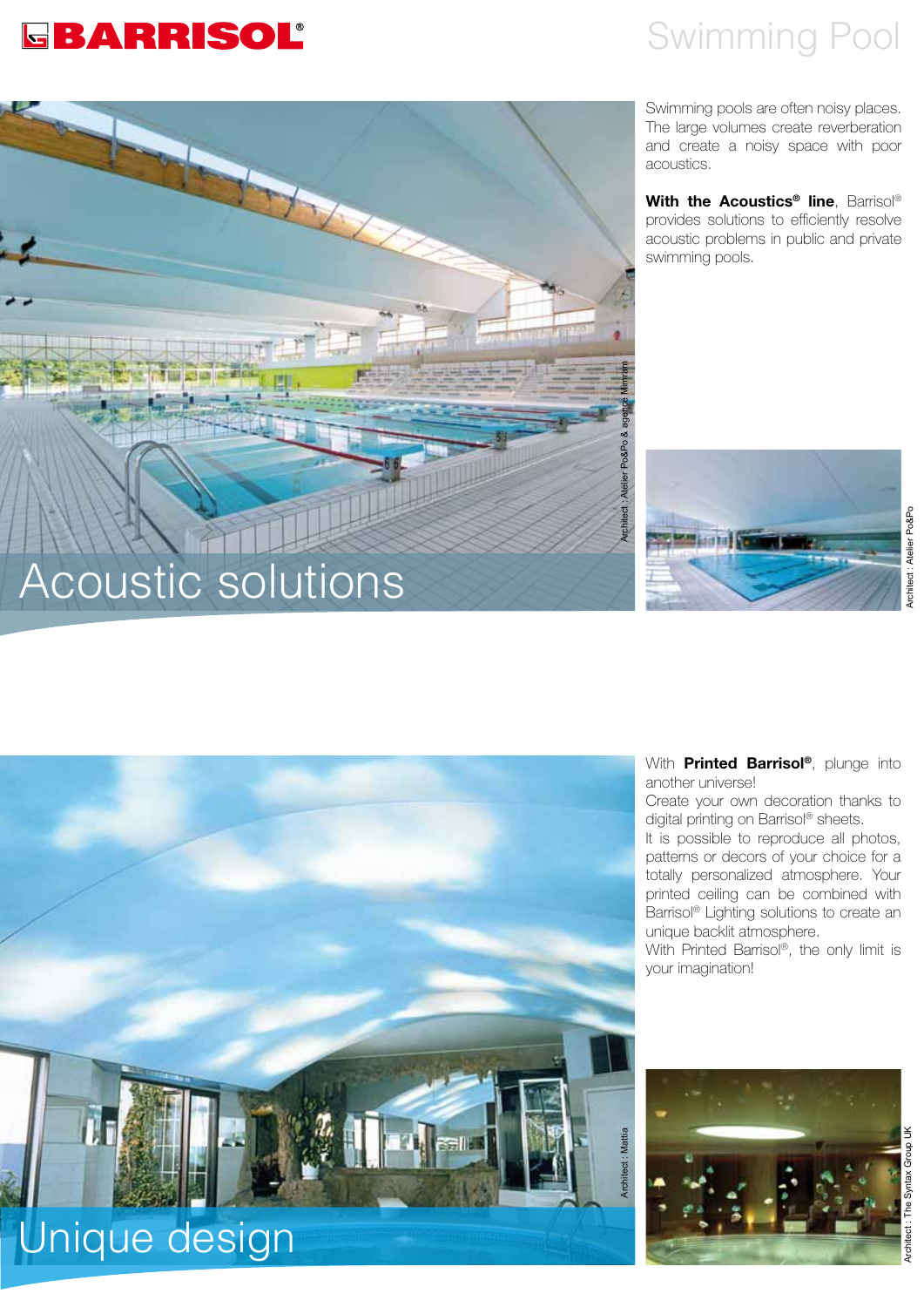### Swimming Pool



#### **Barrisol® Trempo®, TrempoDesign® and TrempoVision® solutions, combine technicality and aesthetics.**

Barrisol® Trempo® offers new design ideas to decorate your swimming pool thanks to a system of fastening by lacing, or springs.

To answer every decorative ideas, all the Barrisol® sheet can be stretched with the Trempo® system.



Barrisol® Trempo® by springs



#### **Warm safely your interior swimming pool with Thermalu® Barrisol® radiant ceiling.**

Thermalu® is a innovative system of electric, economic and ecological heating. Placed above your Barrisol® ceiling, it does not require maintenance and guarantees you uniform heat.

Thanks to its very low-voltage, it presents no risk of electrocution therefore, it is ideal in humid spaces, such as swimming pools and spas.